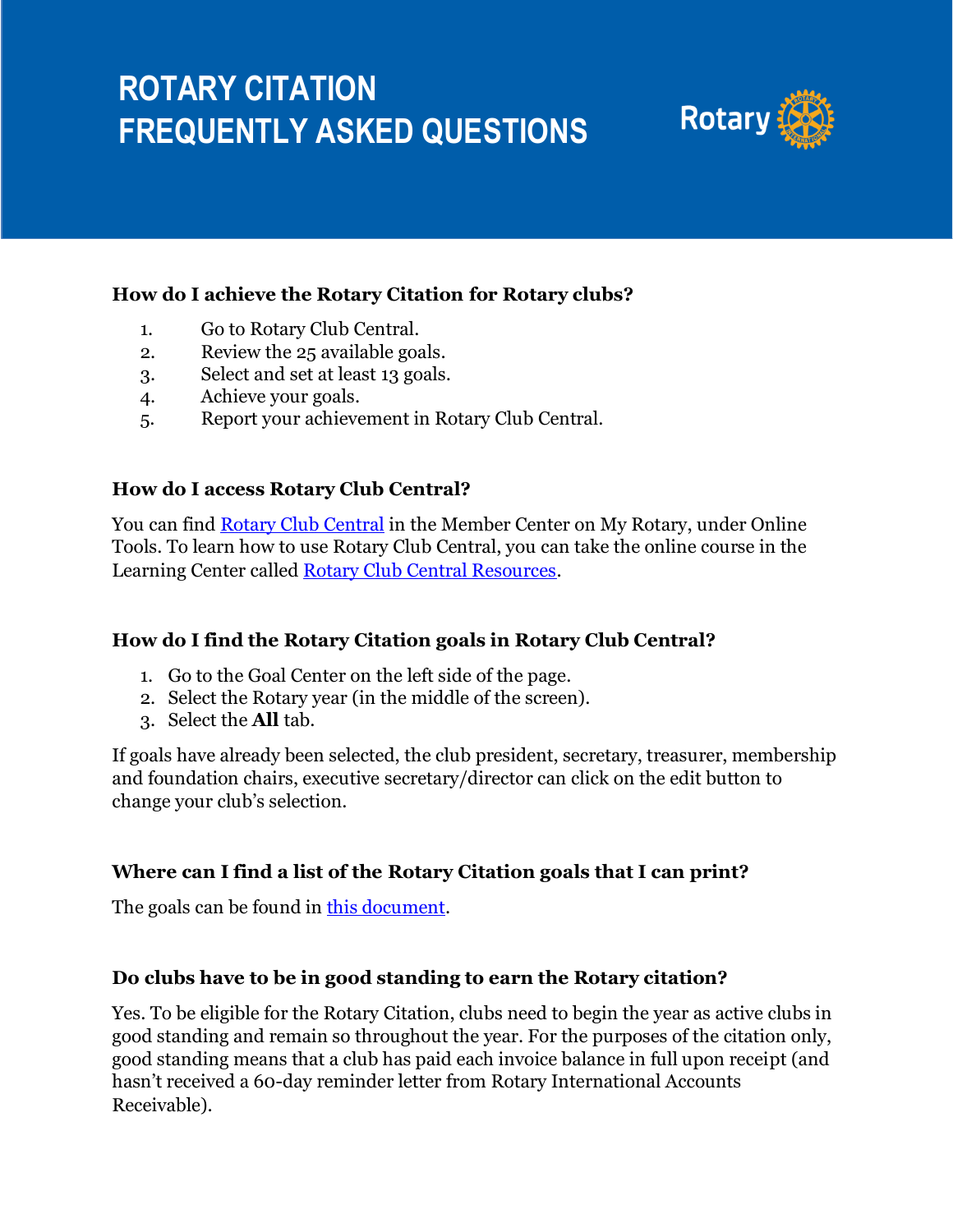

## **How can I verify that a club is in good standing?**

To see whether your club is in good standing, you will need to check whether the club balance has been paid in full and within the 60-day time frame.

To check your daily club balance, check the report under Manage, then Club Administration, then Club Finances. You should have an outstanding balance of \$0.00. Invoices are due when they are posted, in mid-January and mid-July.

To check whether your July and January club dues were paid on time, check the Citation Recipients Report. This report can be found on My Rotary. Navigate to the **Manage tab**, then **Club and District Administration**, and find **Reports**. In the **Awards** section, you'll see the Rotary Citation. This report also lives in Rotary Club Central. Clubs are in good standing as long as they haven't received a 60-day reminder to pay their dues.

If you have questions about the club invoice or where to send your payment, including whether your club has a zero balance or received a 60-day reminder letter, contact your [financial representative.](https://nam02.safelinks.protection.outlook.com/?url=https%3A%2F%2Fmy.rotary.org%2Fen%2Fcontact%2Freps&data=02%7C01%7Cmaritza.velez%40rotary.org%7Ce18032129be848a4893c08d6faa4e76a%7C67b4e0430afd4afb8b94bf96370c8e7f%7C1%7C0%7C636971983542247306&sdata=GbikSm2X3GTCC2ZbKznLJygsqchF4OPW%2BNBemq2rYYM%3D&reserved=0)

## **What if social distancing makes it hard to achieve some goals?**

The current process allows clubs to select goals that are achievable and relevant. There are many goals to choose from that don't require in-person gatherings.

#### **Who can see and set goals?**

All Rotarians can see the goals that their club president, secretary, treasurer, membership chair, foundation chair or executive secretary/director has set for any given year. If a member doesn't see a goal for the incoming year, it might be because one of these officers hasn't set it yet, or because the member hasn't been reported as a member of the club.

Any incoming officer at the club or district level, including assistant governors, can set goals for the upcoming year. If a club leader does not have the ability to set goals in Rotary Club Central, it might be that their leadership role hasn't been reported in My Rotary.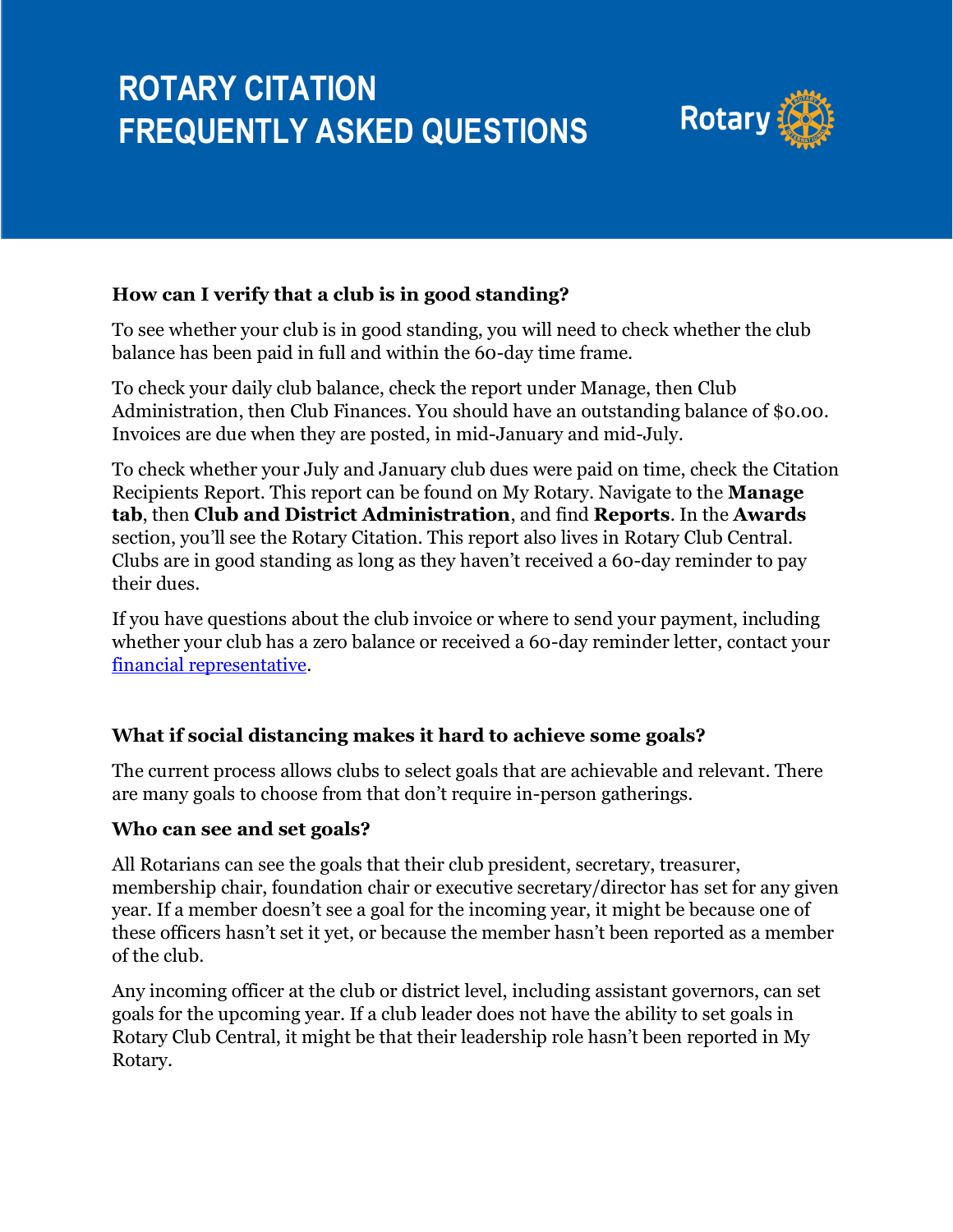

## **Is our club still eligible for the citation if we achieve different goals than the ones we set at the beginning of the year?**

Yes. If club leaders find that a goal that is set at the beginning of the year is going to be unattainable, but another will be attainable, they can edit the goals selected at any time during the year. As long as more than half of the goals are reported as achieved by the end of the Rotary year, the club is eligible for the citation.

## **Where should I enter my club's accomplishments?**

The achievements for data-driven goals like membership numbers and Rotary Foundation giving are updated from our database, so you don't need to report those. All other self-reported goals can be reported in Rotary Club Central by marking them "Achieved."

## **Why are clubs asked to choose at least 13 goals to achieve for the citation?**

Allowing clubs to choose their goals provides flexibility and recognizes that some goals are more important or achievable than others, and this varies from club to club. There are 25 goals in total and clubs have to achieve more than 50%, or at least 13.

#### **Can members who aren't club leaders enter a club's accomplishments?**

No. However, a club president, secretary, treasurer, membership or foundation chair, or executive secretary/director can [delegate online access](http://www.rotary.org/en/document/how-delegate-your-online-access) temporarily to a member to allow them to enter a club's accomplishment in Rotary Club Central.

#### **How can I see my club's progress?**

Members who have My Rotary accounts can see their club's accomplishments in the Rotary Citation Recipients Report. You can find the report in Rotary Club Central in the reports tab. The report is also available in My Rotary. Go to **Manage**, then **Club and District Administration**, and then **Reports**. In the **Awards** section, you'll see the Rotary Citation. The report becomes available in December and will remain active until 1 July.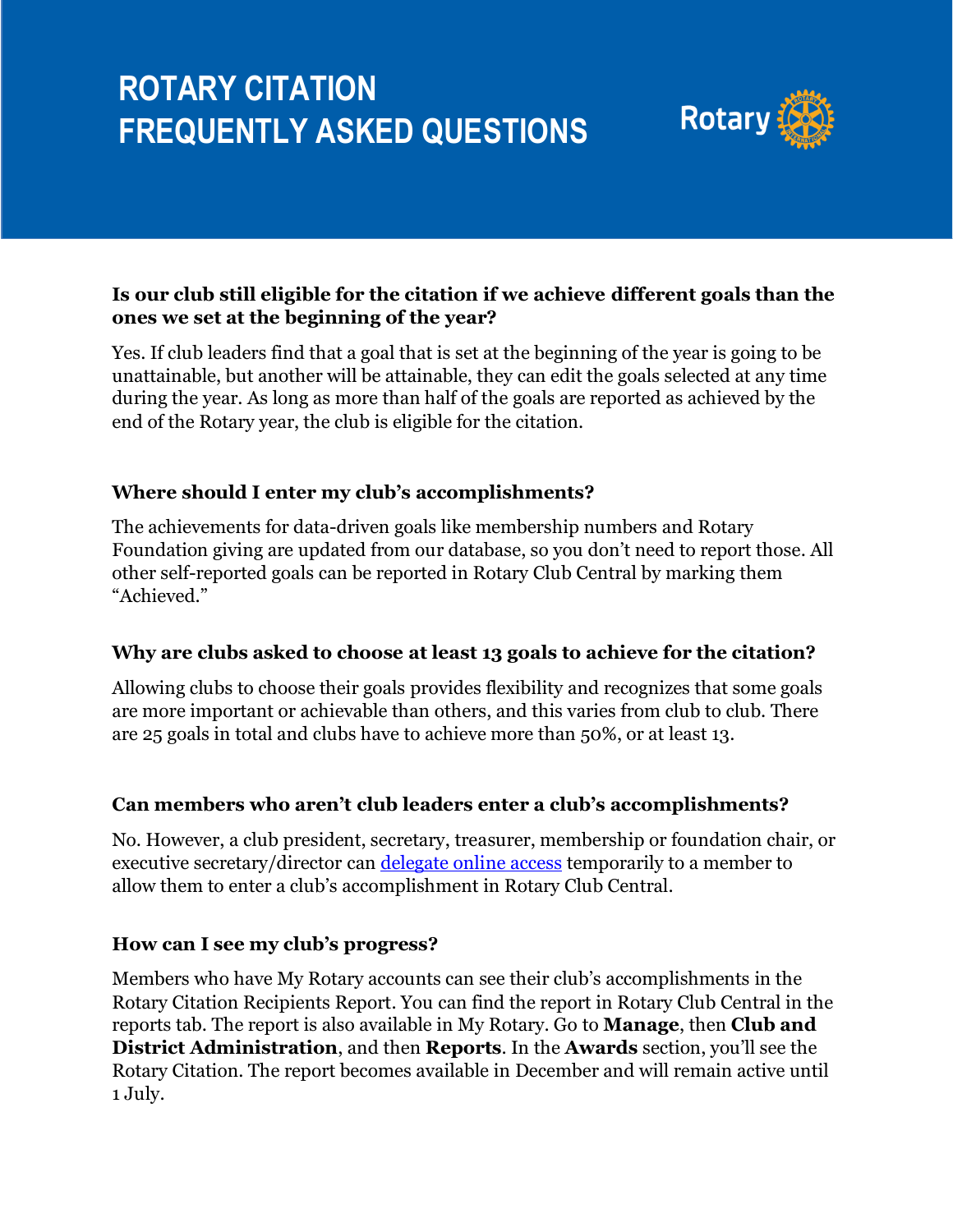

## **I just achieved a goal for my club. Why isn't the achievement showing?**

Achievement of self-reported goals appears as soon as you enter the achievement in Rotary Club Central. You can enter the achievement at any time. It may take 24 hours to show as achieved on the report.

If the goal is for a data-generated achievement, such as membership numbers or Rotary Foundation giving, the achievement may not appear in Rotary Club Central for 48 hours. Please check the Citation Recipients report a day or two after the reporting achievement to Rotary International (i.e., reporting membership changes or submitting contributions).

#### **What are Rotary Action Groups and Rotary Fellowships?**

Rotary [Action Groups](https://my.rotary.org/en/take-action/empower-leaders/join-rotarian-action-group) are independent, international, Rotary-affiliated groups whose members have expertise and experience in a particular area of specialization. Aligned with Rotary's priority to increase humanitarian impact, they use their knowledge and passion to help clubs and districts plan and carry out impactful service projects.

- Membership is open to any individual. Rotarians, Rotaractors, and Peace Fellows can serve in leadership roles.
- By joining a Rotary Action Group, you can use your professional skills to advise on meaningful service activities outside your own club, district, or country.
- Rotary Action Groups provide networking opportunities with likeminded individuals from around the world.

[Rotary Fellowships](http://www.rotary.org/fellowships) are international groups that share a common passion. Being part of a fellowship is a fun way to make friends around the world, explore a hobby or profession, and enhance your Rotary experience.

## **What are examples of a leadership development program?**

A leadership development program can be anything designed to give members opportunities for developing their leadership skills. Clubs can offer leadership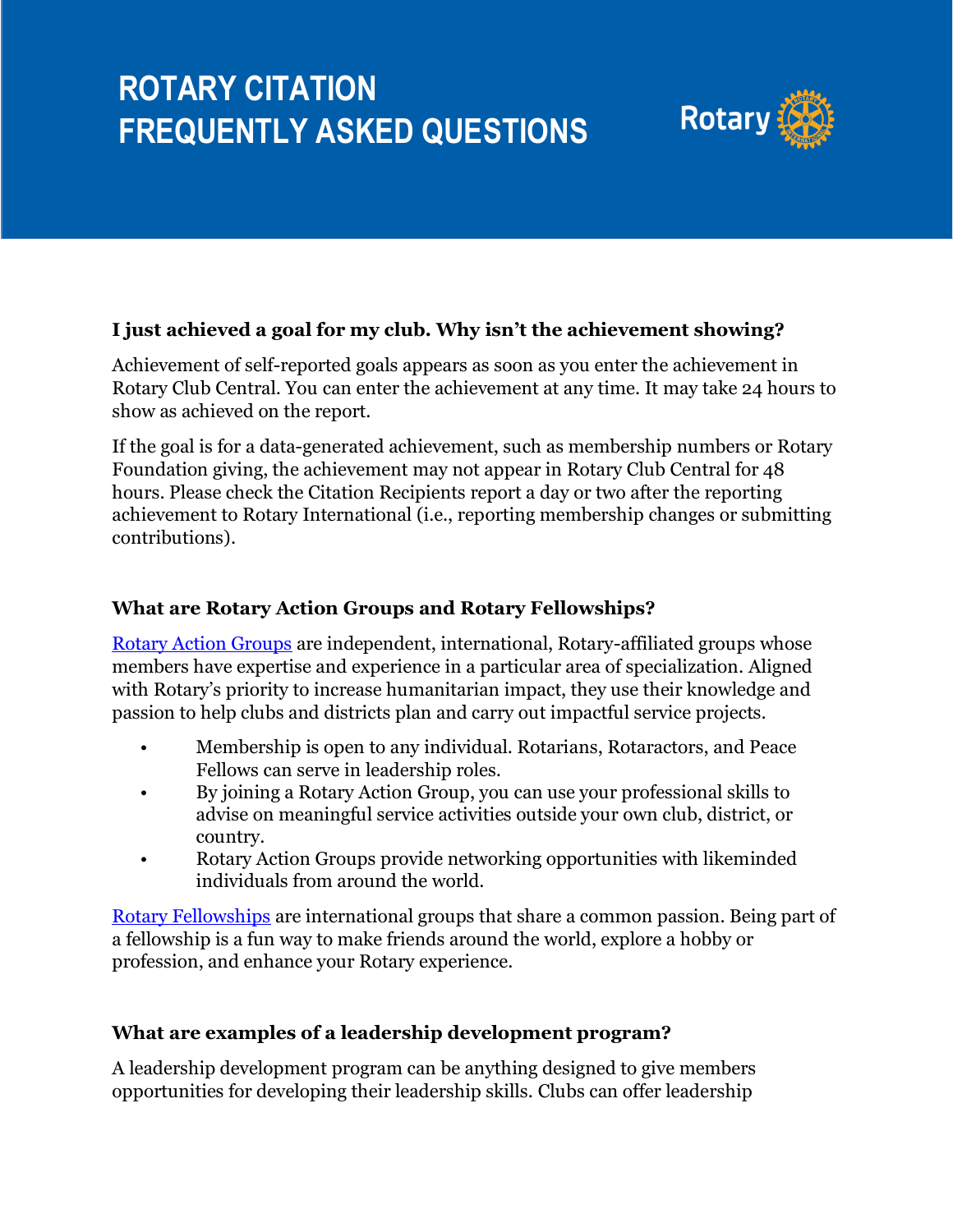

development opportunities to their members, such as asking them to be on a committee or lead a club initiative. They can also support members interested in professional development by having a mentor program or giving them opportunities to develop new skills through new experiences, such as taking the professional development courses in [Rotary's Learning Center](http://www.rotary.org/learn), and creating a supportive environment for them as they complete the assignments involved. There are eight leadership and public speaking courses available that Toastmasters-developed for Rotarians in Rotary's [Learning](http://www.rotary.org/learn)  [Center.](http://www.rotary.org/learn) These could be used to build a leadership program in your club to achieve this goal.

#### **What district training events count for the district training participation goal?**

The description of the goal in Rotary Club Central notes that this goal refers to club committee attendance at the district training assembly. The district training assembly is the RI-Board recommended training held by the district governors-elect for incoming club officers, including club presidents, secretaries, treasurers, and club administration, membership, public relations, service project, and Rotary Foundation committee chairs.

#### **What social activities count for the goal in Rotary Club Central?**

Any social activity held outside of the regular club meeting that is open to all club members can count for this goal, including virtual events.

#### **Can clubs earn a presidential distinction?**

No. The Rotary Citation no longer includes distinction levels.

## **Where can I find the presidential theme address?**

You can read RI President Holger Knaack's theme address, "Holger Knaack sees [opportunities for Rotary to change, thrive](https://www.rotary.org/en/holger-knaack-sees-opportunities-rotary-change-thrive)," on Rotary.org. You can also [listen](https://my.rotary.org/en/news-media/office-president/ri-president-elect) to RI President-elect Shekhar Mehta's theme address.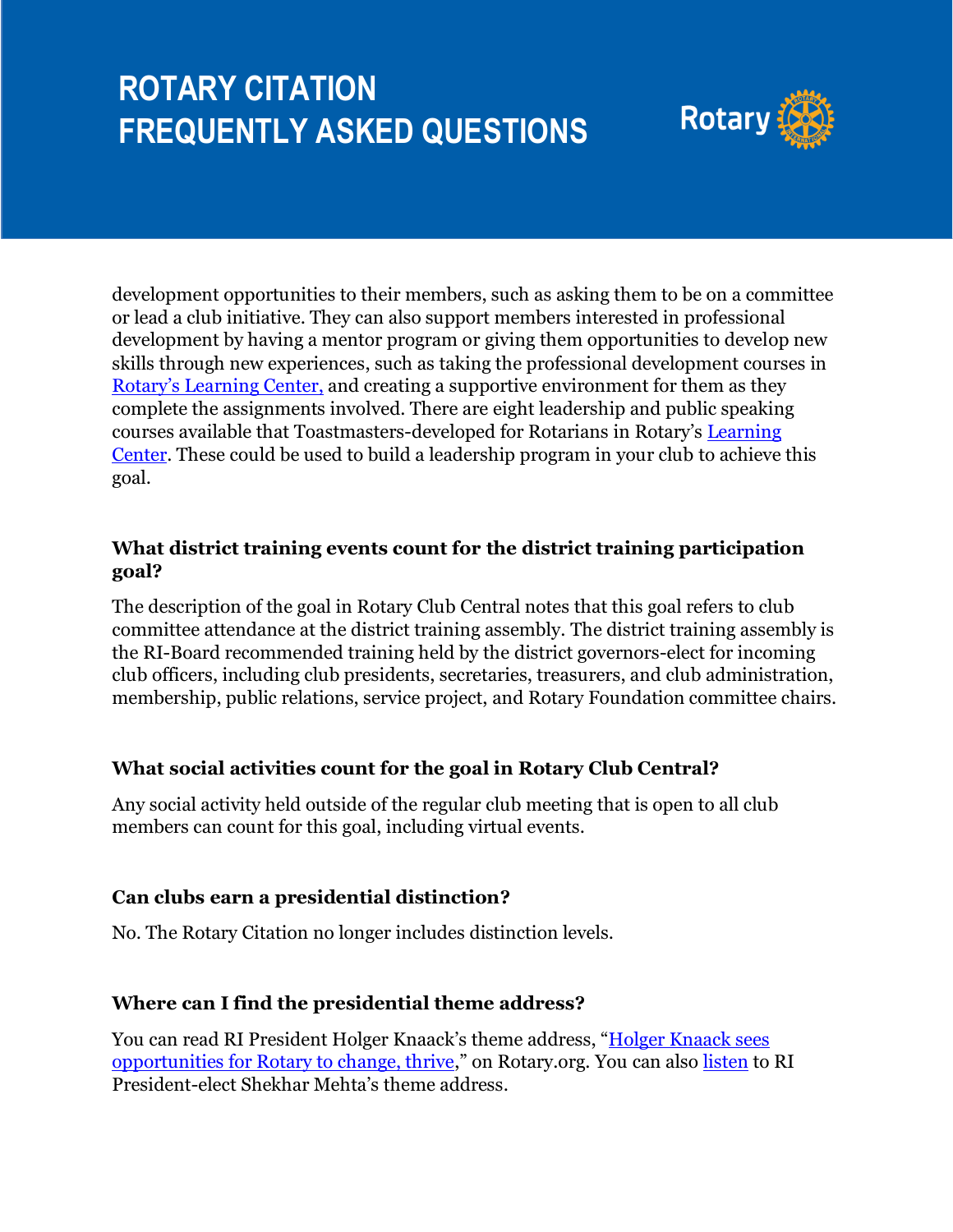

#### **Why is my previous year's membership growth not showing? I didn't remove members until 1 July.**

Members who are added on 1 July count toward the next year's membership growth. Members who are removed on 1 July count toward the previous year's loss since they aren't members at the start of the Rotary year.

The membership trends graph in Rotary Club Central is updated based on 1 July membership figures so it won't update throughout the year. To find your club's current membership figures, go to your Reports on My Rotary's Manage tab.

## **How can I report an ongoing or completed service project?**

If you have a multi-year project, and are concerned about it impacting your achievement of the goal in Rotary Club Central, you can break your project into parts that will be achieved each year and mark each part complete when the Rotary year ends.

## **How are new and existing members defined?**

For the purposes of the citation, a new member is defined as those who were added on or after 1 July of the Rotary year in question. Existing members are those who were members prior to 1 July of the Rotary year in question.

#### **Are clubs chartered during the current Rotary year eligible for this year's citation?**

If a newly chartered club is in good financial standing and has achieved 13 goals before the end of the Rotary year, it is eligible. If it was chartered after January, it is considered to be "in good standing." If it is chartered before January, it is only considered to be "in good standing" if it has satisfied the January invoice payment on time. To confirm eligibility, presidents of newly chartered clubs should write to [riawards@rotary.org.](mailto:riawards@rotary.org)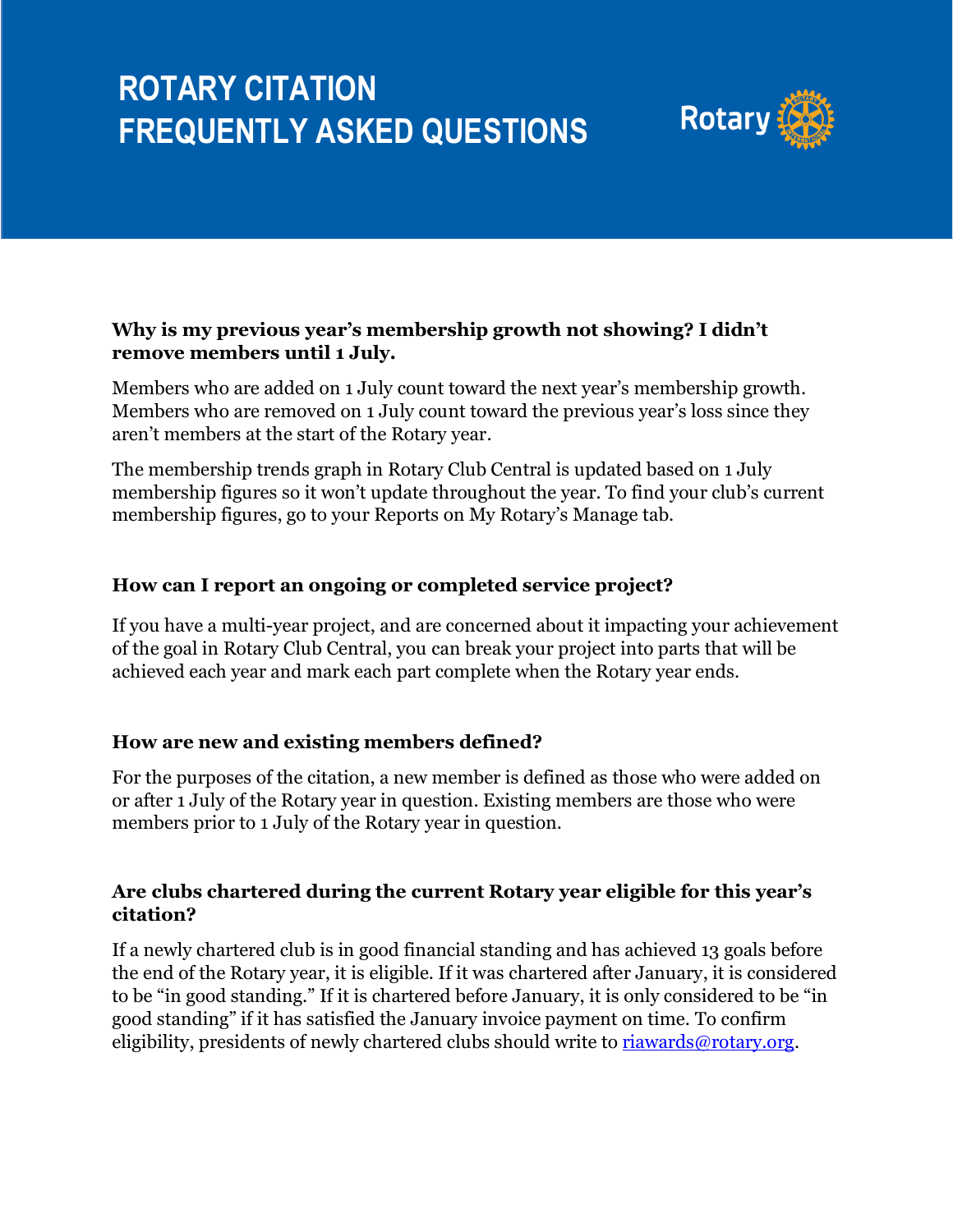

## **Why isn't my Rotary club showing as having earned the citation on the citation recipients report?**

If your club received an exception for one of the requirements, it will not be reflected on the report.

## **What does my club get for earning the Citation?**

If a club successfully completes all the goals necessary for the citation, they will receive a digital certificate which can be printed locally if desired.

#### **When are citation awards processed?**

Clubs should report achievement of goals by 30 June, the last day of the Rotary year. At that time, the Citation Recipients Report is pulled to determine recipients. In rare instances, exceptions are granted for extenuating circumstances. Citation certificates will be generated and sent in the first quarter of the new Rotary year. Requests for exceptions are considered on a case by case basis through October.

#### **How will Citation certificates be distributed to clubs?**

Citation certificates will be emailed to immediate past district governors and assistant governors of clubs who have earned the award. The email will link to a folder where certificates can be found. This allows district leaders to award their clubs with the certificate if they choose. A month afterward, the link to the certificates will be emailed to directly to immediate past club presidents to ensure receipt. The certificates will be organized by district number and club name.

#### **My club earned the citation, but we didn't get the certificate. Where can we find them?**

The 2019-2020 Rotary citation certificates for Rotary clubs can be found in this [folder.](https://www.dropbox.com/sh/2jnqj39z80apfoi/AABMeHm1M6r3YSpJqEEaF-Cha?dl=0) A link to the certificates for the 2020-2021 Rotary year will be shared with the appropriate club and district leaders in the first quarter of the 2021-2022 Rotary year.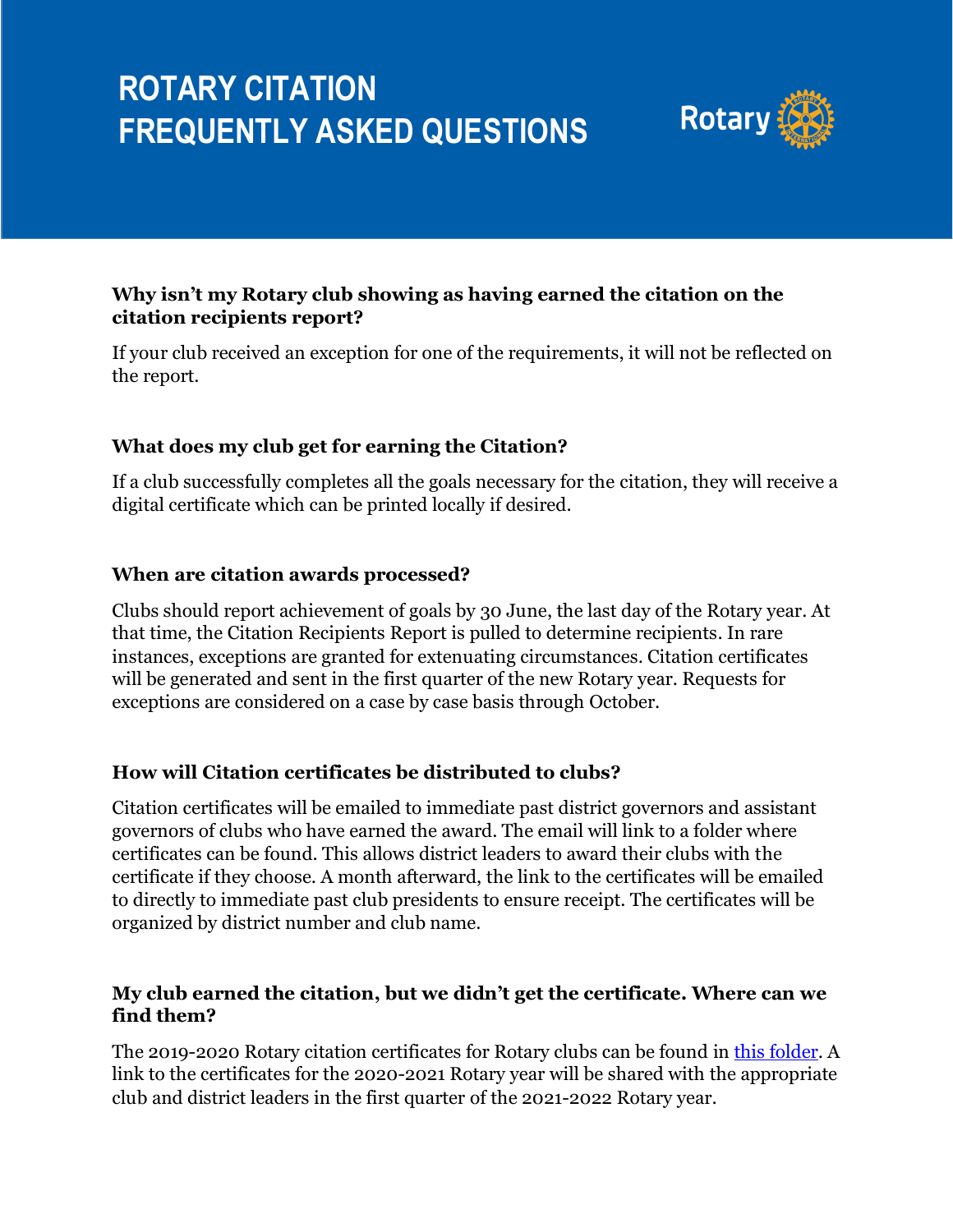

#### **My club had achieved the citation when I checked the report during the Rotary year, why did we not get the citation certificate?**

The Citation Recipient Report is dynamic and may update as membership or Foundation giving figures change. If it shows a club as having earned the citation in May for example, but not in June, it may be that members were terminated at the end of the year which impacted their eligibility. The report is pulled on 1 July to determine recipients. Members terminated on 1 July will count as membership losses for the previous Rotary year. Members added on 1 July will count as membership gain for the current Rotary year.

## **ROTARY CITATION FOR ROTARACT AND INTERACT CLUBS**

#### **How does the citation work for Rotaract and Interact clubs?**

[Rotaract](https://rotary.qualtrics.com/jfe/form/SV_5t1jNqhjujha5Xn) and [Interact](https://rotary.qualtrics.com/jfe/form/SV_0NETMcTWuO8YPSl) clubs can be nominated online for the citation by 15 August of the following Rotary year. For example, for the 2020-21 Rotary year, nominations are accepted until 15 August 2021. Rotaract and Interact clubs can't be nominated by email, mail, or phone. The link to the nomination form can be found on [rotary.org/citation.](http://www.rotary.org/citation)

## **When does nomination for the Rotaract and Interact club citation open?**

The nomination form for Rotaract and Interact club citations opens in late August or September of the current Rotary year.

## **Where can I find the Rotaract and Interact Citation Goals?**

The goals for the Rotary Citation for Rotaract and Interact clubs can be found on [Rotary.org/citation](http://www.rotary.org/citation)

## **How do Rotaract clubs achieve the Rotary Citation for Rotaract Clubs?**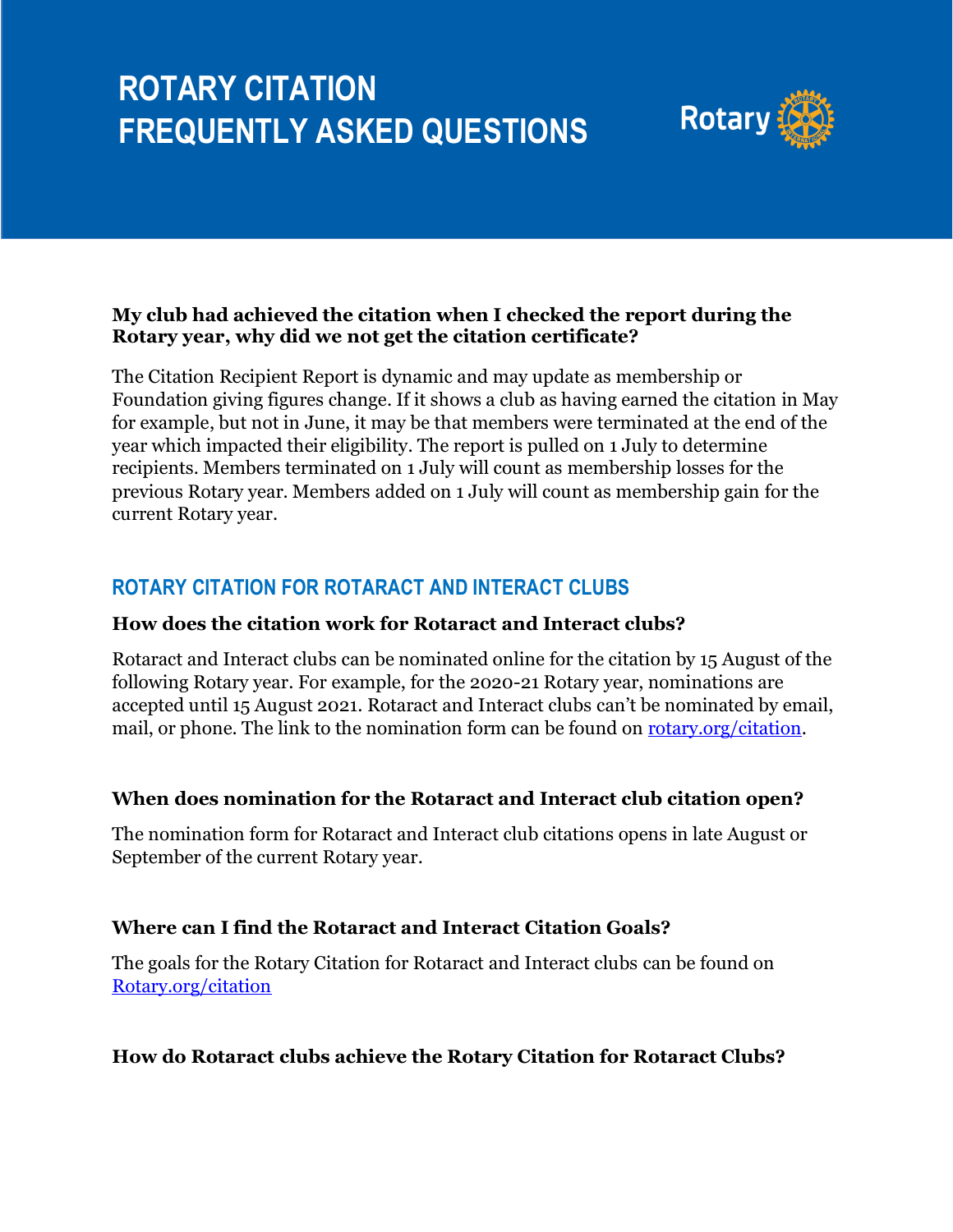

Rotaract clubs need to achieve more than half of citation goals to earn the Rotary Citation for Rotaract Clubs. The nominator submits an online form indicating which goals have been met. You can find a list of goals and a link to the nomination form on [Rotary.org/citation.](http://www.rotary.org/citation) If more than half of the goals were met, the nominator receives a link to the certificate for presentation to the club.

#### **How do Interact clubs achieve the Rotary Citation for Interact Clubs?**

Interact clubs need to achieve more than half of citation goals to earn the Rotary Citation for Interact Clubs. The club sponsor president or Interact club adviser has to submit an online form indicating which goals have been met. You can find a list of goals and a link to the nomination form on [Rotary.org/citation.](http://www.rotary.org/citation) If more than half of the goals were met, the nominator receives a link to the certificate for presentation to the Interact club.

#### **Who can nominate a Rotaract club for the Rotary Citation for Rotaract clubs?**

The sponsor club president or Rotaract club president can submit the nomination.

#### **Who can nominate an Interact club for the Rotary Citation for Interact clubs?**

Only sponsor club presidents and Interact club advisers may submit the nomination form for Interact clubs. If the Interact club is sponsored by more than one club, sponsor clubs should coordinate to submit the nomination. Only one nomination per Interact club is accepted.

#### **Is there a list of Rotaract/Interact clubs who have achieved the citation?** Rotary International has a record but does not distribute the list.

#### **What do I do if the Rotaract/Interact citation certificate doesn't arrive?**

Upon submitting a citation nomination form for a Rotaract or Interact club, the nominator will receive an automatic email that links to the certificate if the club achieved the required goals. The nominator can then download the certificate and send